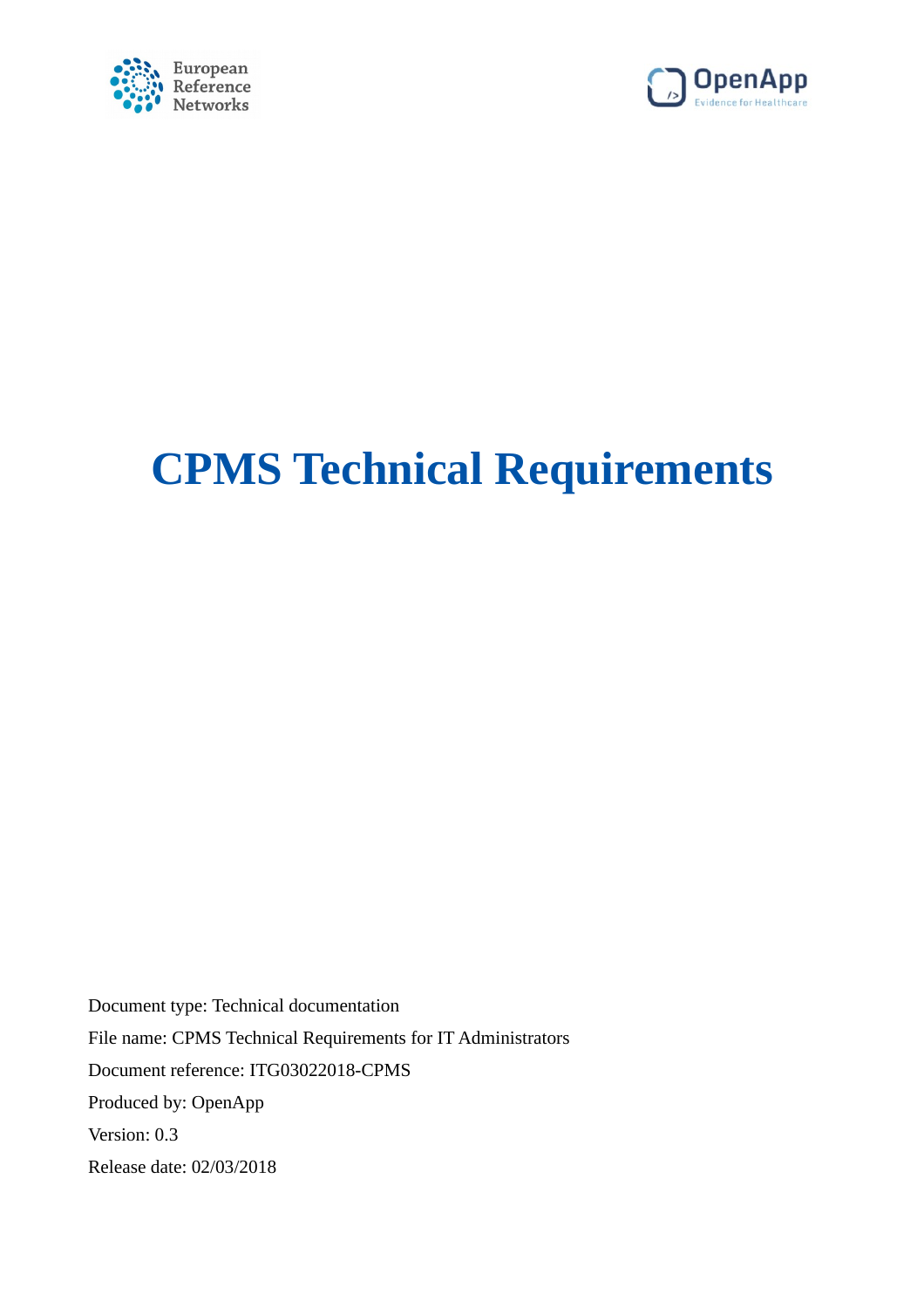



## **Table of Contents**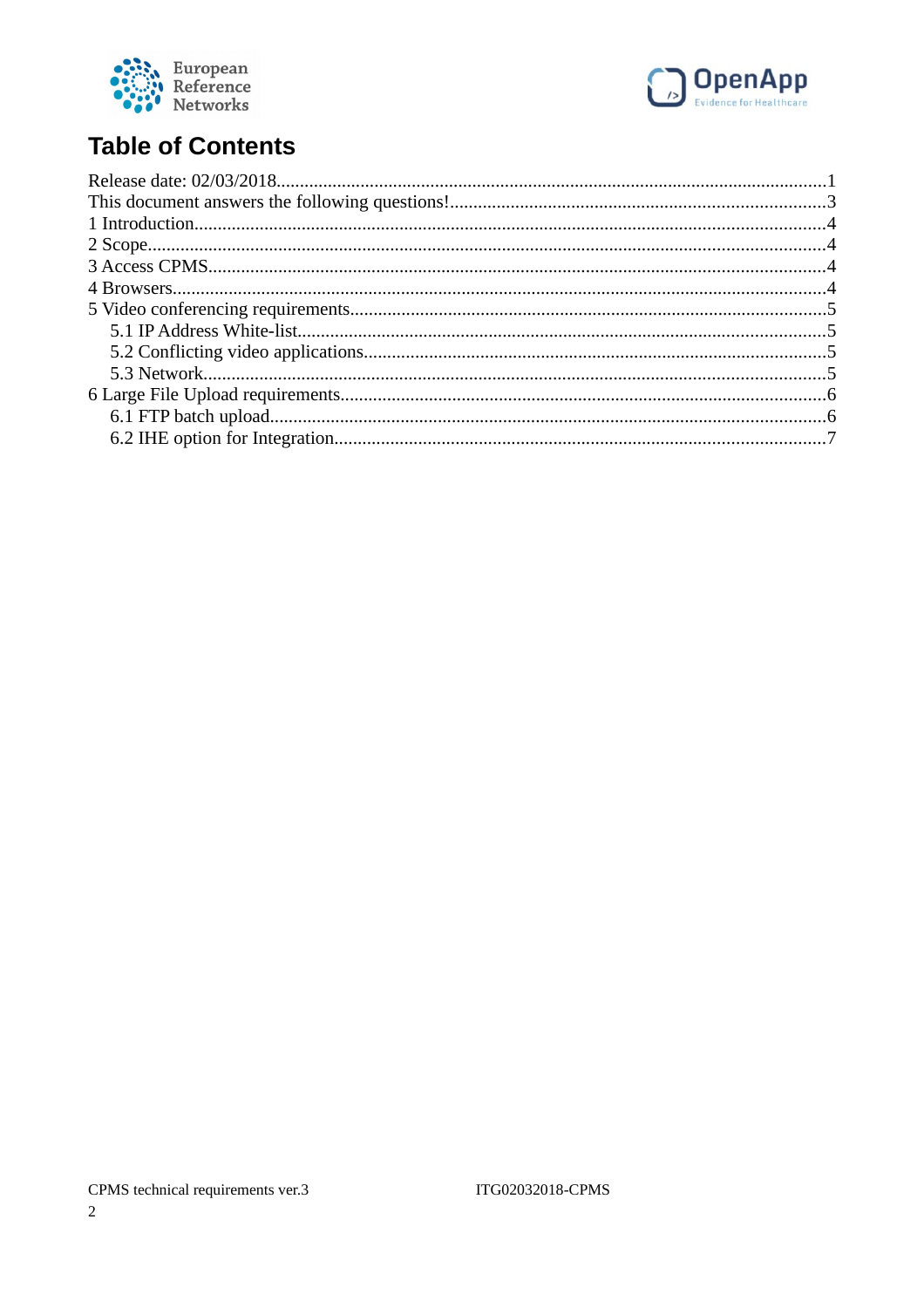



## <span id="page-2-0"></span>**This document answers the following questions!**

- 1. Am I using a modern browser when accessing CPMS ?
- 2. Does my browser support the CPMS video technology knows as WebRTC ?
- 3. Am I connected to any video conferencing facility on my computer at the same time I'm trying to join a video meeting on CPMS ?
- 4. Which bandwidth helps me to get stable connection in video meetings onto CPMS ?
- 5. How can I upload large files into CPMS ?
- 6. What file formats can I upload into CPMS?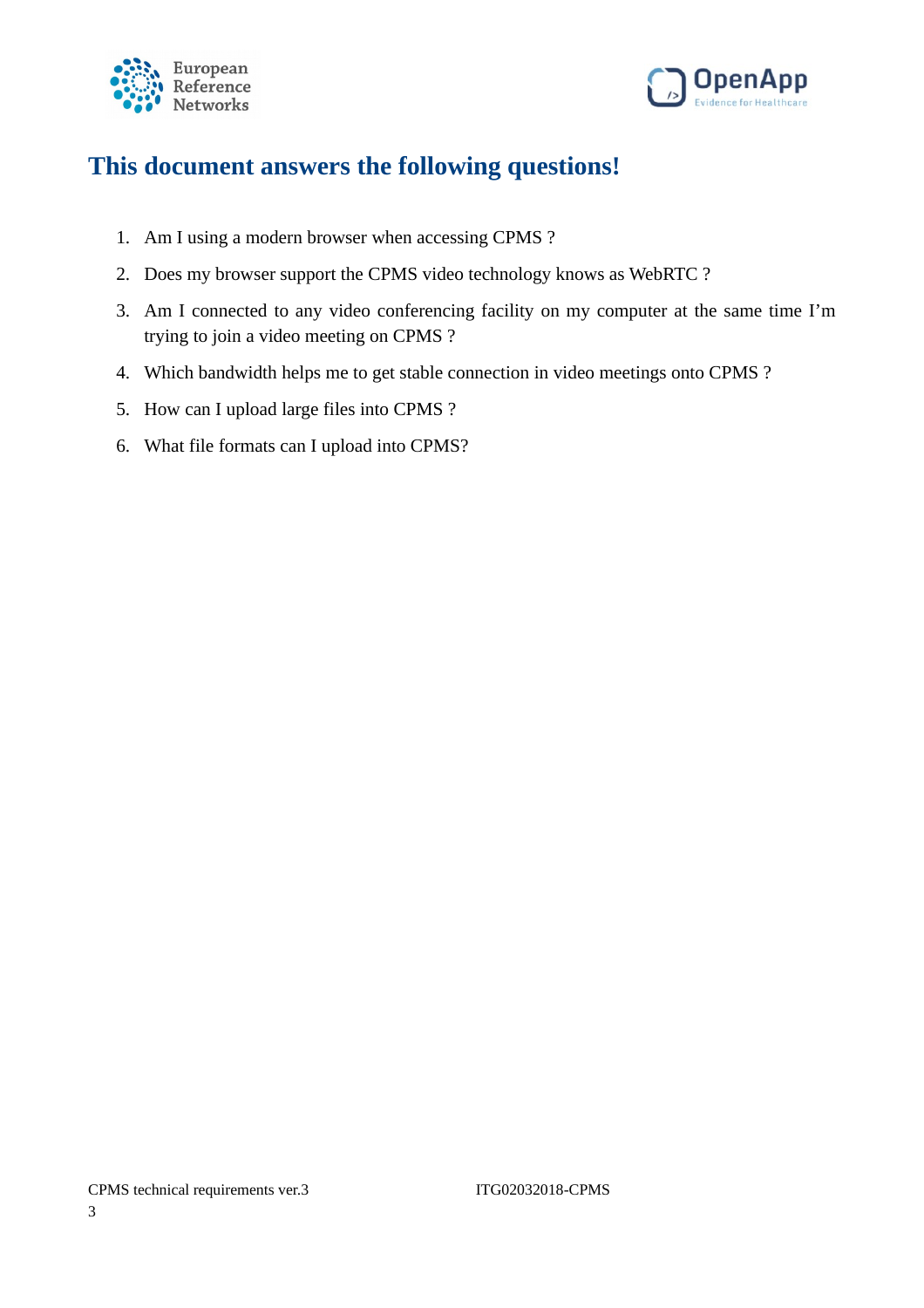



## <span id="page-3-3"></span>**1 Introduction**

Clinical Patient Management System known as CPMS is a secure web-based collaboration platform to support European Reference Networks in the diagnosis and treatment of rare or low prevalence complex diseases. The CPMS empowers experts and specialists to take part in multi-disciplinary cross-border virtual consultations.

## <span id="page-3-2"></span>**2 Scope**

This document is intended for IT departments in hospitals participating in European Reference Networks for Rare Diseases. This is to provide the minimum technical requirements needed to be supported in order to facilitate the use of CPMS by health professionals working at your organization.

## <span id="page-3-1"></span>**3 Access CPMS**

In order to allow health professionals benefit from CPMS, they should be able to access the URLs given below with their hospital networks via web browsers:

[https://cpms.ern-net.eu](https://cpms.ern-net.eu/)

[https://cpms-training.ern-net.eu](https://cpms-training.ern-net.eu/)

#### <span id="page-3-0"></span>**4 Browsers**

Cameras and microphones have to be enabled to be accessed through the browser. For best experience, make sure you are using a supported browser. CPMS works on:

- Mozilla Firefox (latest version)
- Google Chrome (latest version)
- Internet Explorer (11.0 or later)

*Note:*

- When using devices with Mac Operating System, all users are requested to access the CPMS with the aforementioned browsers. Safari does NOT fully support the video conferencing technology used in the CPMS known as WebRTC.
- When using Microsoft Edge 16 and Safari, the functionality to share screen isn't yet supported.
- Users should not use private browsing modes such as 'Incognito' on Chrome whilst using the CPMS.
- Also, in your settings, turn on: JavaScript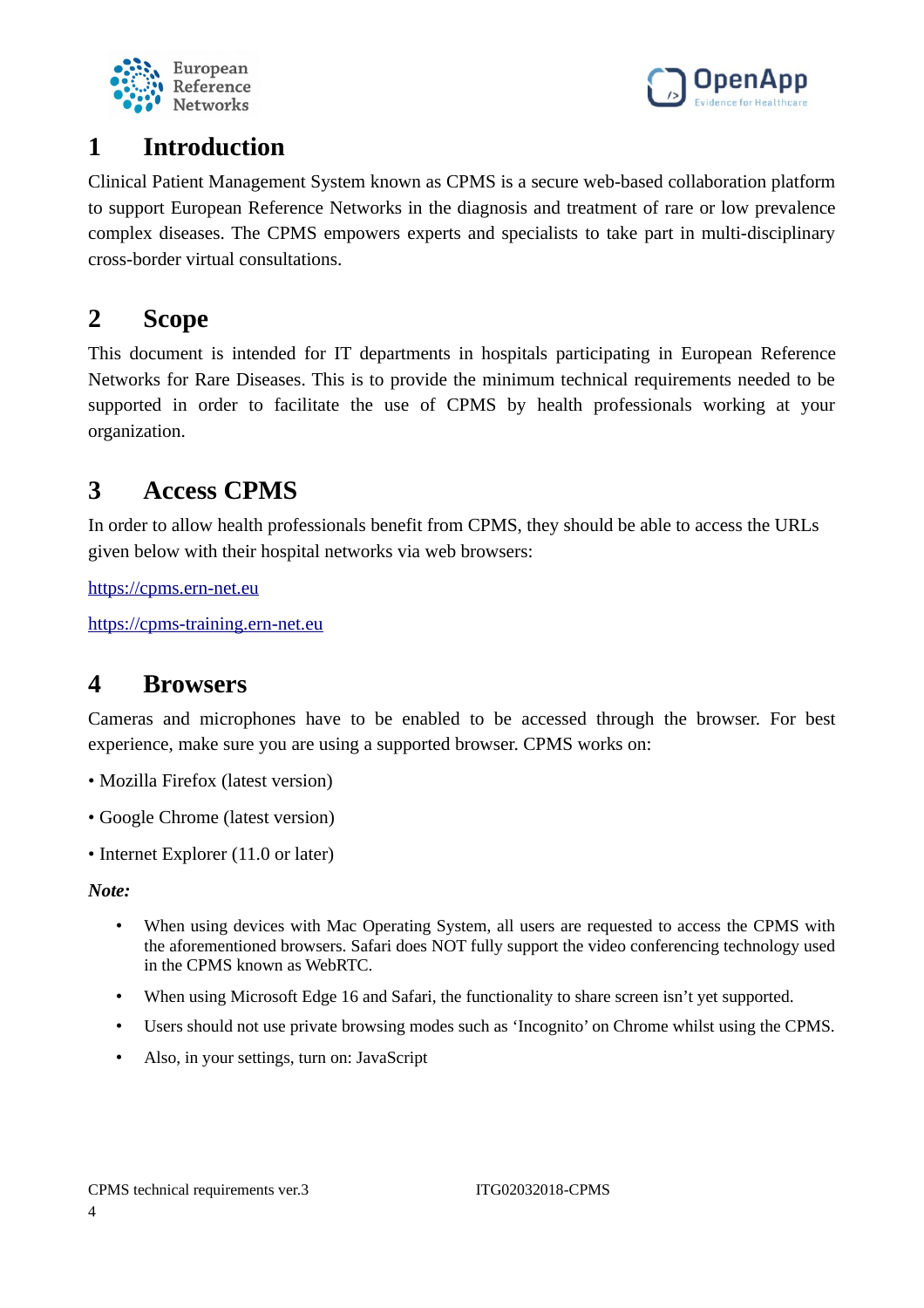



## <span id="page-4-3"></span>**5 Video conferencing requirements**

The minimum required hardware is to have a device with camera and microphone to enable you participate actively in video meetings on CPMS. Below are other requirements that potentially can affect the uptake of CPMS to run smoothly within your organization.

WebRTC video technology incorporated into the CPMS can be tested on your machine via this link: <https://cpms-training.ern-net.eu/video-testing>

Please note the following when using video meetings:

- When using Internet Explorer, you will be requested to automatically download a Plug-in on your browser.
- For sharing screen on Google Chrome and Mozilla Firefox, users will need to enable an extension to run on the browser.

#### <span id="page-4-2"></span>**5.1 IP Address White-list**

When users use Google Chrome or Mozilla Firefox, no need to any extra configurations or whitelisting any IPs when using CPMS within and outside healthcare settings.

For users of Internet Explorer 11. when using the video meeting facility in CPMS within hospital networks, the following IP address have to be whitelisted so users can benefit from the service.

Go to the following link to access the IPs to be white-listed: https://whitelist.tokbox.com/whitelist.json

#### <span id="page-4-1"></span>**5.2 Conflicting video applications**

Please make sure that you are not using another video conferencing applications (e.g. Skype, GoToMeeting, Zoom, etc.) or similar video stream through another browser or a tab in the same browser (e.g. when recording a webinar). This may cause difficulty for your device to switch on your camera and microphone in several applications.

#### <span id="page-4-0"></span>**5.3 Network**

Video conferencing uses a variable amount of bandwidth, this variation may affect the quality displayed to the user. This may result in low quality or dropped video connections if the available bandwidth falls below a reasonable threshold. The user is informed of this in as clearly as possible.

Video quality dynamically adjusts based on the strength of a user's network connectivity. This is done by the Subscriber sending feedback packets to the publisher that say "My network quality is at 'x' level. Please adjust your published video bit-rate to accommodate my current bandwidth". The faster and more stable a Subscriber's broadband connection is, the better the video quality it will request. This mechanism works well until a certain point. If a Subscriber's bandwidth drops below a certain threshold, or if a Publisher has very little bandwidth to upload video, behaviour can be unpredictable.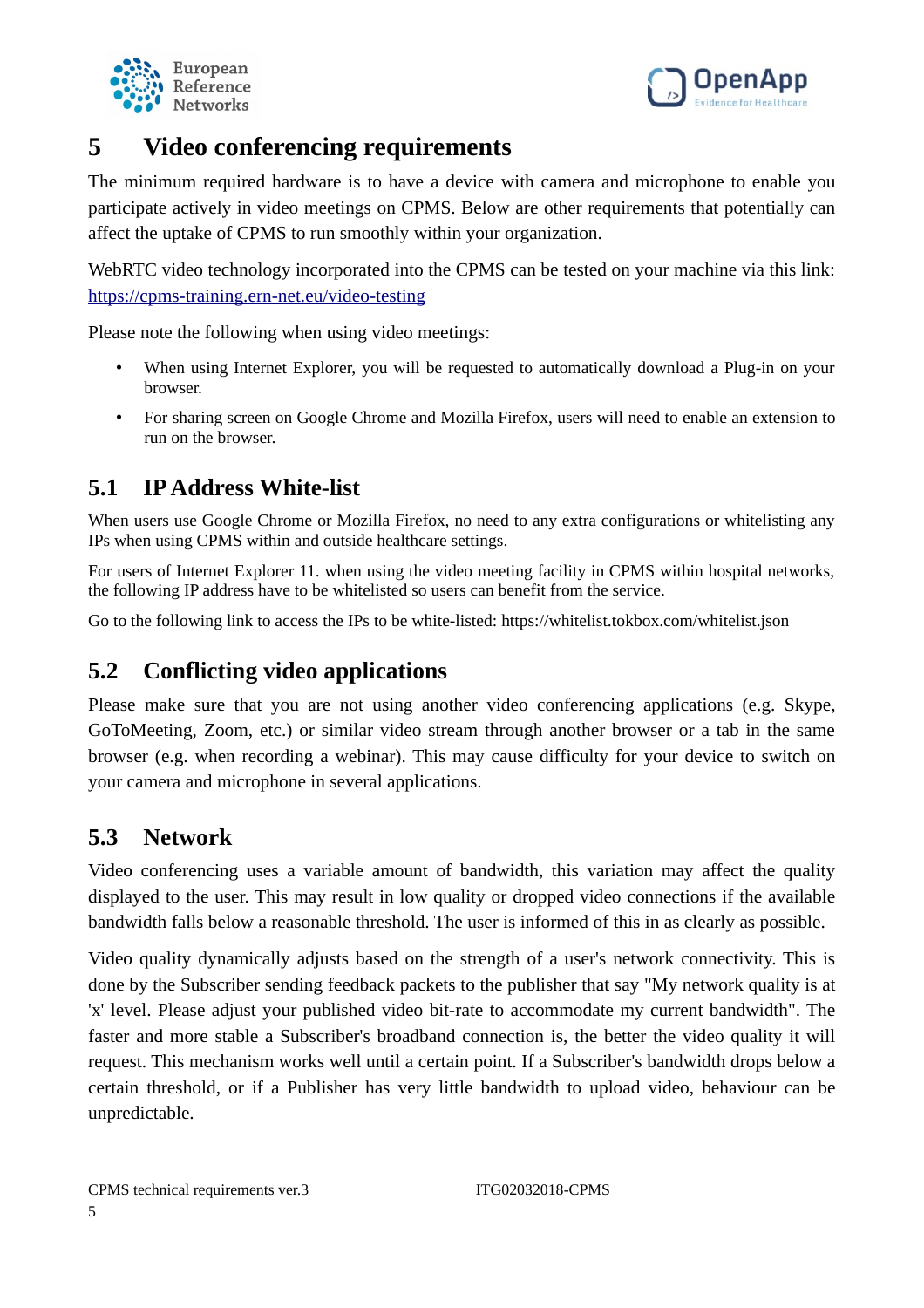



Ideally, it is recommended a minimum dedicated 350kb/s down per downloaded stream, as well as 350kb/s uploaded stream to maintain a stable video connection.

For various resolutions and quality combinations, the bandwidth requirements are outlined below.

- Excellent None or imperceptible impairments in media
- Acceptable Some impairments in media, leading to some momentary disruptions

For the given qualities and resolutions, all the following conditions must met.

| Quality    | Video Resolution @ FPS | Video kbps | Packet Loss  |
|------------|------------------------|------------|--------------|
| Excellent  | 1280x720 @ 30          | >1000      | $< 0.5\%$    |
| Excellent  | 640x480 @ 30           | >600       | $< 0.5\%$    |
| Excellent  | 352x288 @ 30           | > 300      | ${}_{0.5\%}$ |
| Excellent  | 320x240 @ 30           | >300       | $< 0.5\%$    |
| Acceptable | 1280x720 @ 30          | > 350      | $< 3\%$      |
| Acceptable | 640x480 @ 30           | > 250      | $< 3\%$      |

## <span id="page-5-1"></span>**6 Large File Upload requirements**

#### <span id="page-5-0"></span>**6.1 FTP batch upload**

Using the FTP functionality may require higher technical competences that require prior experience. Please ask the IT department at your organization if you experience any difficulty in using the FTP client software.

IT departments can install FTP clients such as FileZella and WinSCP for health professionals. FTP can be very suitable in case of large file uploads. Please note that authorized health professionals, will need to set up a password to the FTP server that can be used to upload files by a third person into a particular panel when necessary.

If health professionals do not have access to medical documents and materials of interest to upload, they may request IT personnel in their organization to upload specific documents to a particular panel.

All the instructions are provided in the pop-up modal to guide users to feed the right information into the FTP client software. Below is a definitive list of file formats that can be uploaded to the CPMS. Please pay attention that the format extensions are case sensitive.